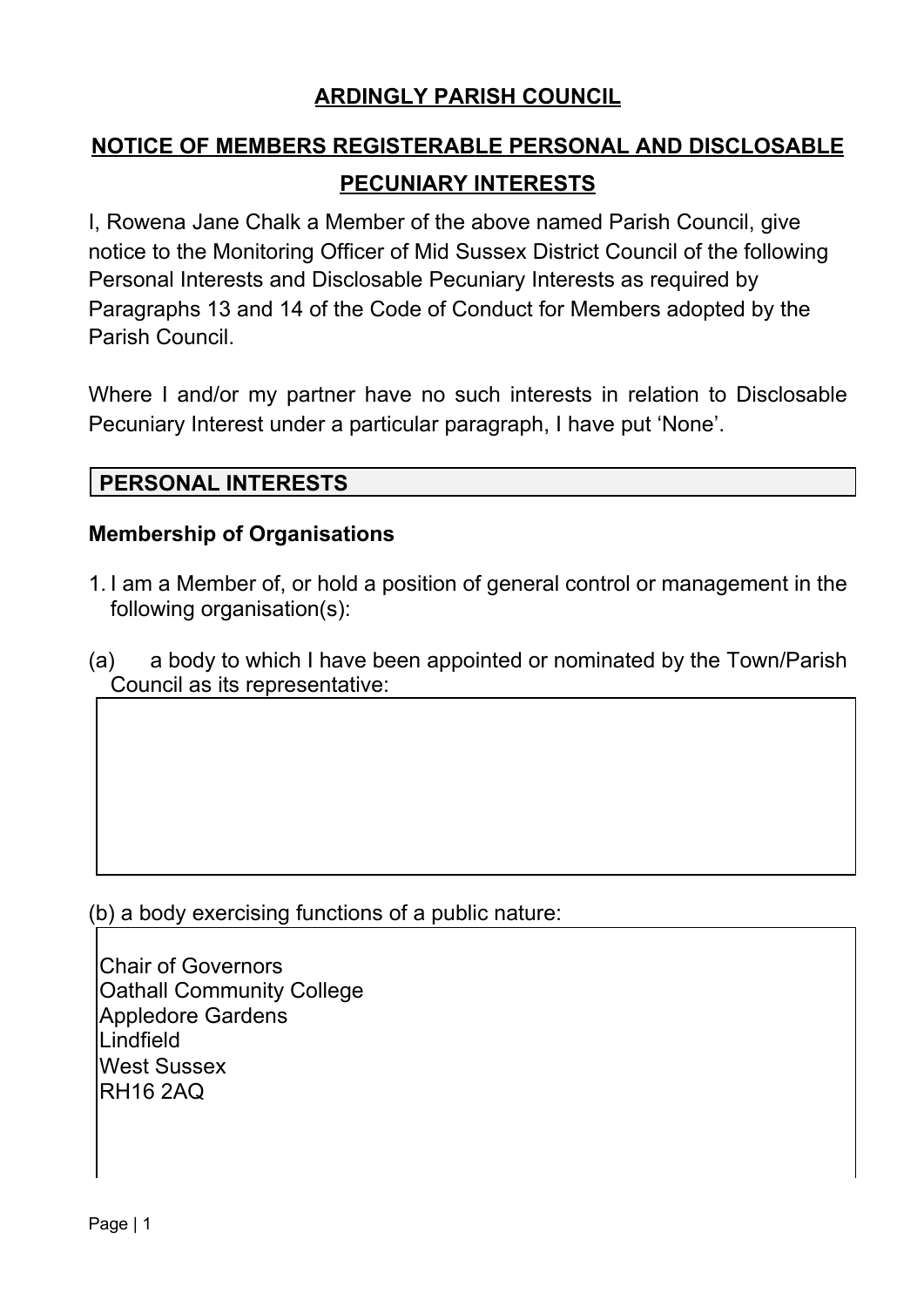Vice Chair of Governors St Peters CE Primary School **Holman** Ardingly West Sussex RH17 6UQ

(c) a body directed to charitable purposes:

(d) a body whose principal purposes include the influence of public opinion or policy, including any political party or Trade Union:

### **Gifts and Hospitality**

2. I declare the name of all person(s) from whom I have received a gift or hospitality with an estimated value of at least £40, below:

**None**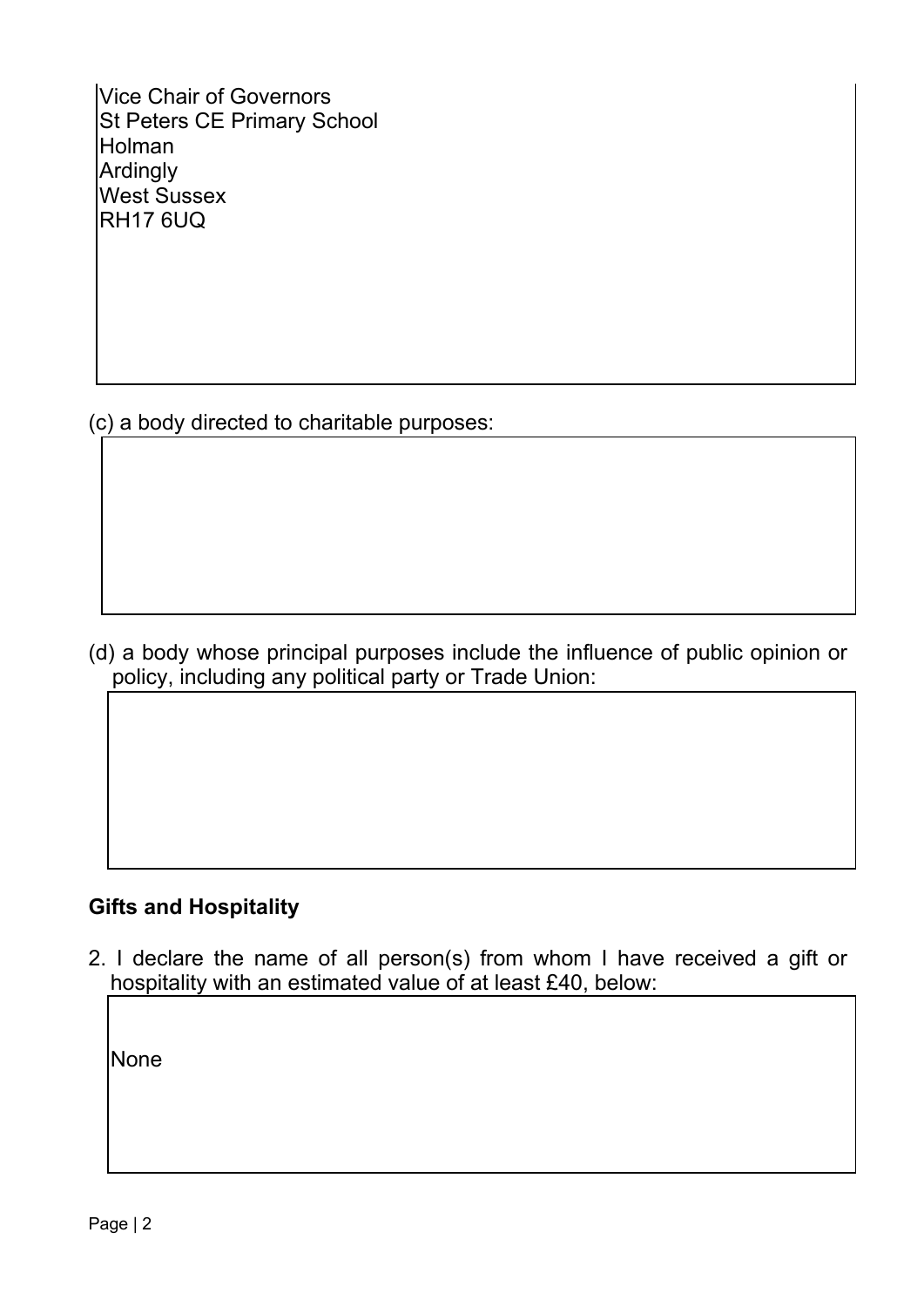#### **DISCLOSABLE PECUNIARY INTERESTS**

*Section 30 of the Localism Act 2011 defines personal interests that are also Disclosable Pecuniary Interests. You are required to disclose your own Disclosable Pecuniary Interests as well as any Disclosable Pecuniary Interests of your spouse or civil partner or anyone you live with or are in a relationship akin to a spouse or civil partner (collectively called "your partner") which are known to you.*

#### **Employment, Office, Trade, Profession or Vocation carried on for Profit or Gain**

1.

*You should give a brief description of the type of activity carried on, for example accountant, teacher etc.*

*You should show every employment, office trade or profession for which you or your partner receives a wage or salary. You are not required to declare what income you receive but must give the name and full address of you and your partners' employer or any firm of which you have a controlling influence (such as a business partnership or a remunerated director).*

*If you are employed by a public authority of any sort, your employer will be the authority. In the case of a teacher in a maintained school that will be the local education authority. In the case of an aided school, the school's governing body.*

a) Employment or business carried on by me;

**Driver Training**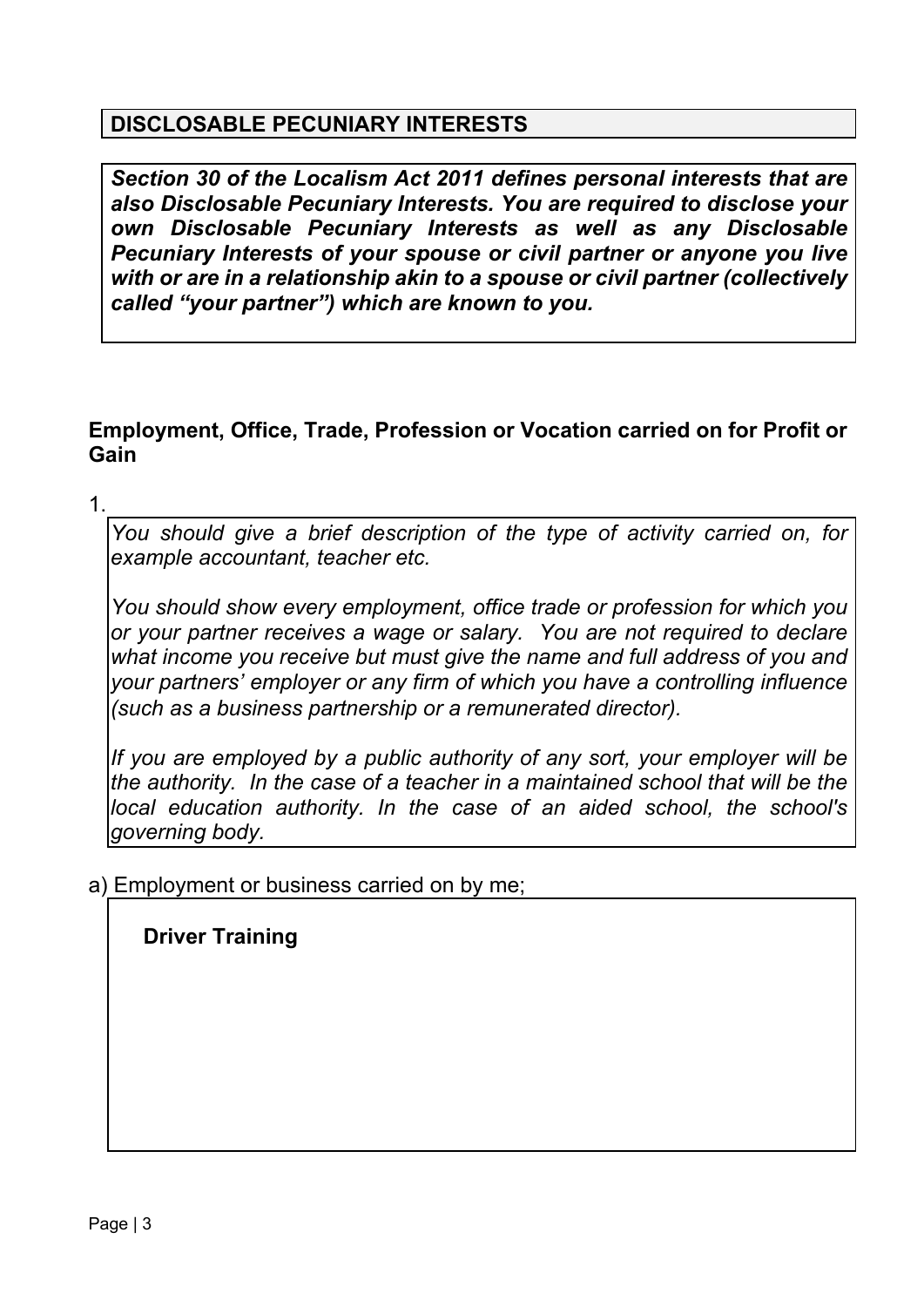b) Name of the person(s) or body(s) who employs me;

Rowena Chalk T/A Mid Sussex Driver Training

#### **Payments to or Sponsorship of me and/ or my partner (other than those received from the Town/Parish Council)**

2. The name of any person who has made a payment, sponsored or provided any other financial benefit to me and/or my partner in respect of my election or any expenses incurred by me in carrying out my duties as a Member (e.g. a trade union or political party).

NONE

### **Shares in Local Companies**

3.The name of any person(s) or corporate body(s) which has a place of business or land in the Town/Parish Council's area, to which I and/or my partner have a beneficial interest in a class of securities of that person(s) or body(s) that exceeds the nominal value of £25,000.00 or 100<sup>th</sup> of the total issued share capital of that body (whichever is the lower).

| <b>Your Details</b> |  |
|---------------------|--|
|                     |  |
| <b>NONE</b>         |  |
|                     |  |
|                     |  |
|                     |  |
|                     |  |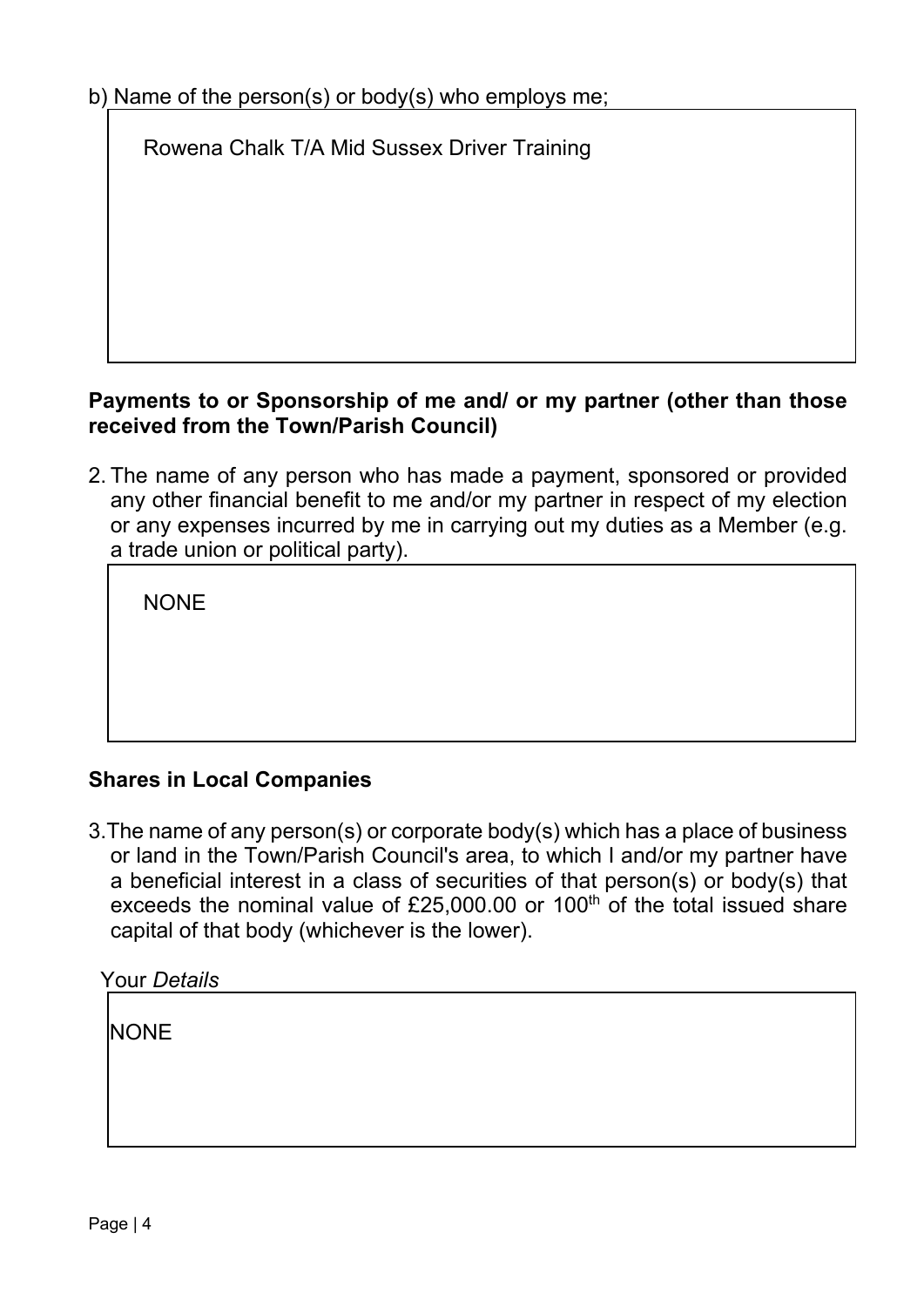**NONE** 

#### **Contracts with the Town/Parish Council**

4. A description (including the nature and length) of any contract for goods, services or works made between the Town/Parish Council and:-

| (a) | me and/or my partner;                                              |
|-----|--------------------------------------------------------------------|
|     | <b>NONE</b>                                                        |
| or  |                                                                    |
| (b) | a firm of which I and/ or my partner are a business partner;       |
|     | <b>NONE</b>                                                        |
| or  |                                                                    |
| (c) | a company of which I and/or my partner are a remunerated director; |
|     | <b>NONE</b>                                                        |

**or**

(d) a body of the description specified in paragraph 4 above:

NONE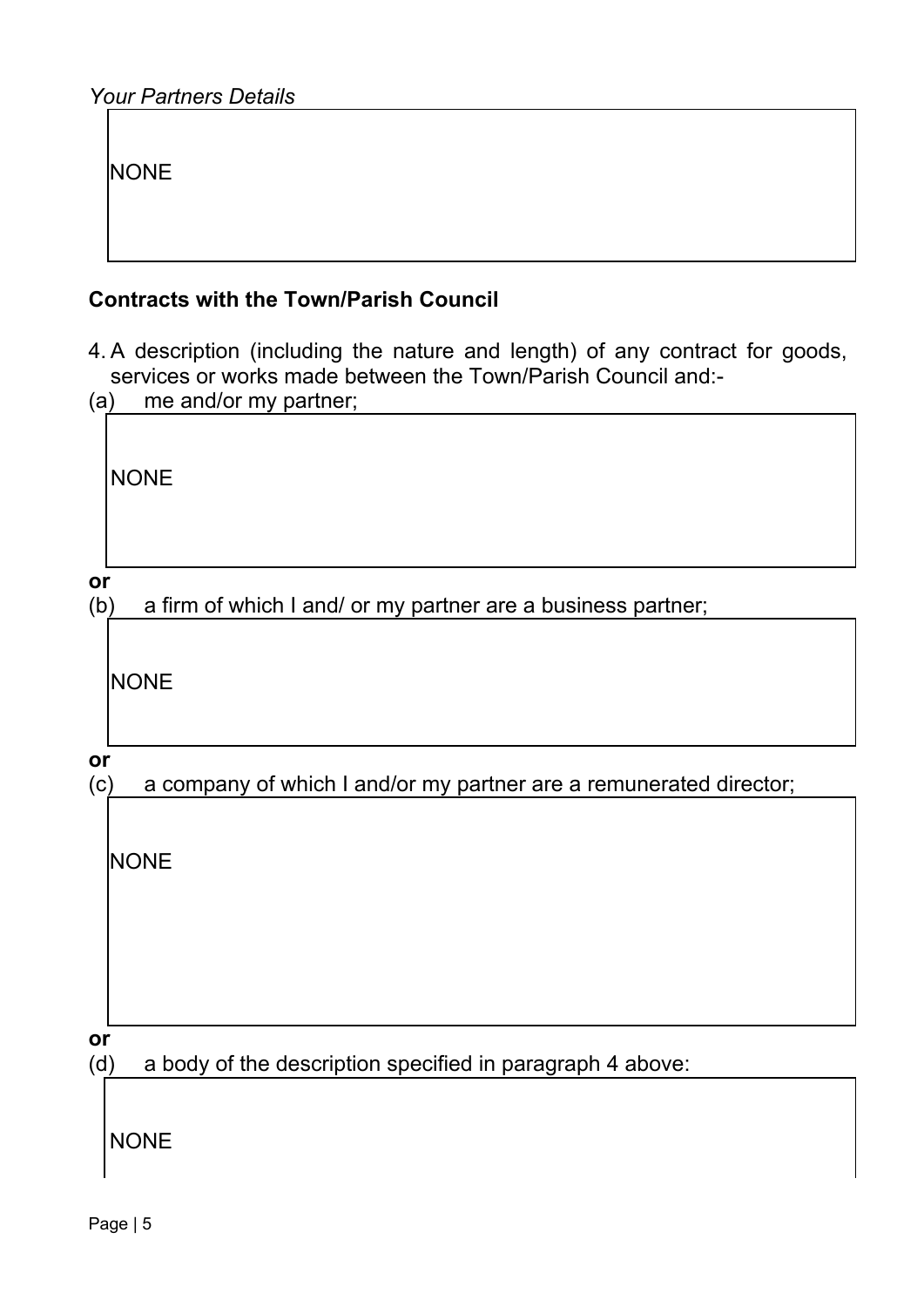### **Land in the Town /Parish Council's area**

5. You should list any land in which you and/or your partner have a beneficial interest and which is in the area of the Town/Parish Council. Beneficial interest includes a freehold or leasehold or a short tenancy held either on your own or jointly with one or other people. You should give the address or a brief description to identify the property and if you live in the area of the Town/Parish you should include your home and indicate whether you are the owner, the lessee or a tenant. You should declare any property, in the area of the Town/Parish Council from which you receive rent or on which you have lent money by way of mortgage.

Land within the Town/Parish I have a beneficial interest in:



### **Land let by the Town/Parish Council. (Corporate Tenancies)**

- 6. The address or other description (sufficient to identify the location) of any land where the landlord is the Town/Parish Council and the tenant is:
- (a) a firm of which I and/or my partner has a beneficial interest;

**NONE**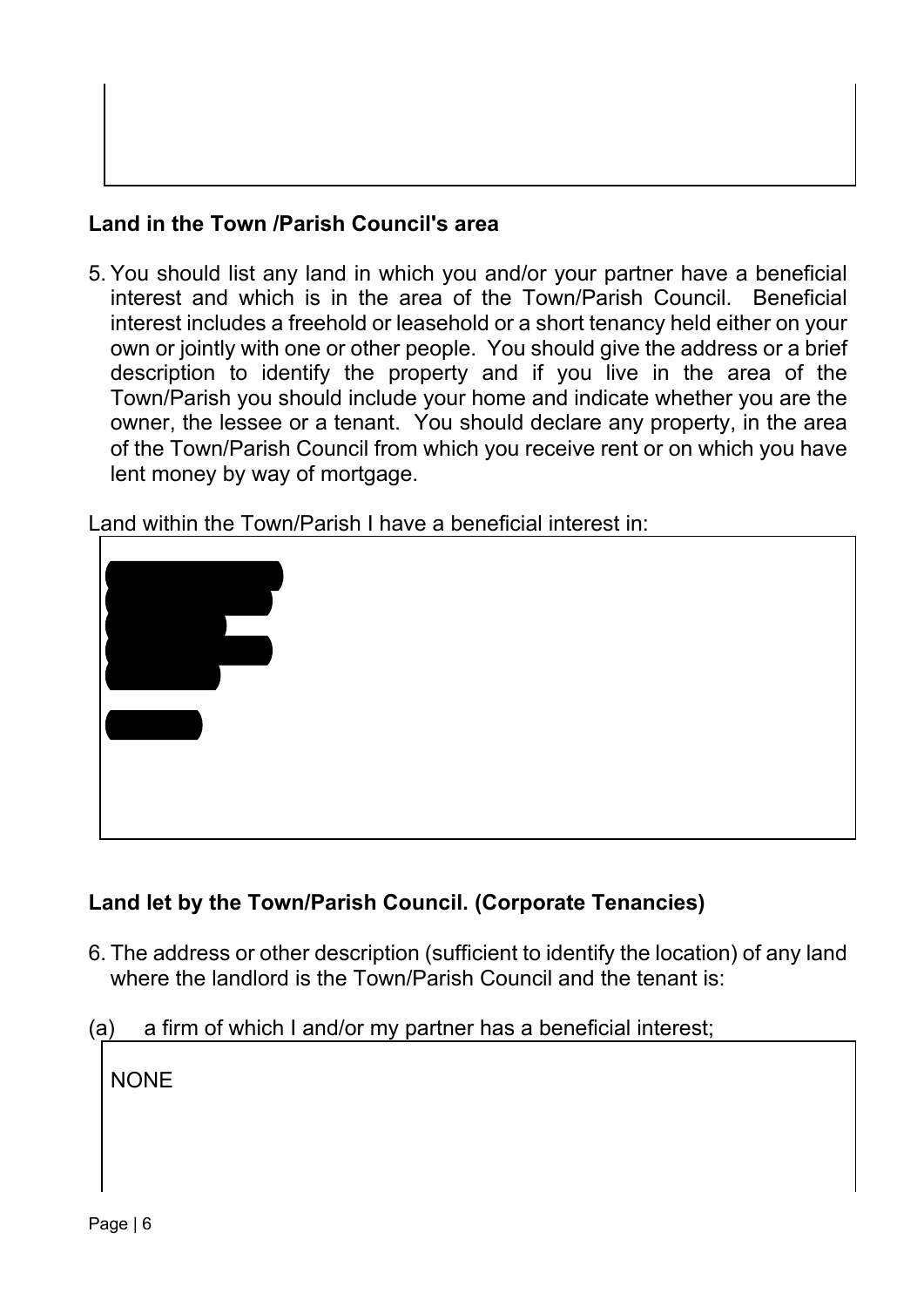| I           | ۰, |
|-------------|----|
| ÷<br>v<br>٠ |    |

(b) a company of which I and/or my partner are a remunerated director;

**or**

(c) a body of the description specified in Paragraph 3 above:

**NONE** 

# **Licences to Occupy**

7. The address (residential or commercial) or other description of any land in the Town/Parish Council's area in which I and/or my partner have a licence (alone or jointly with others) to occupy for a month or longer: